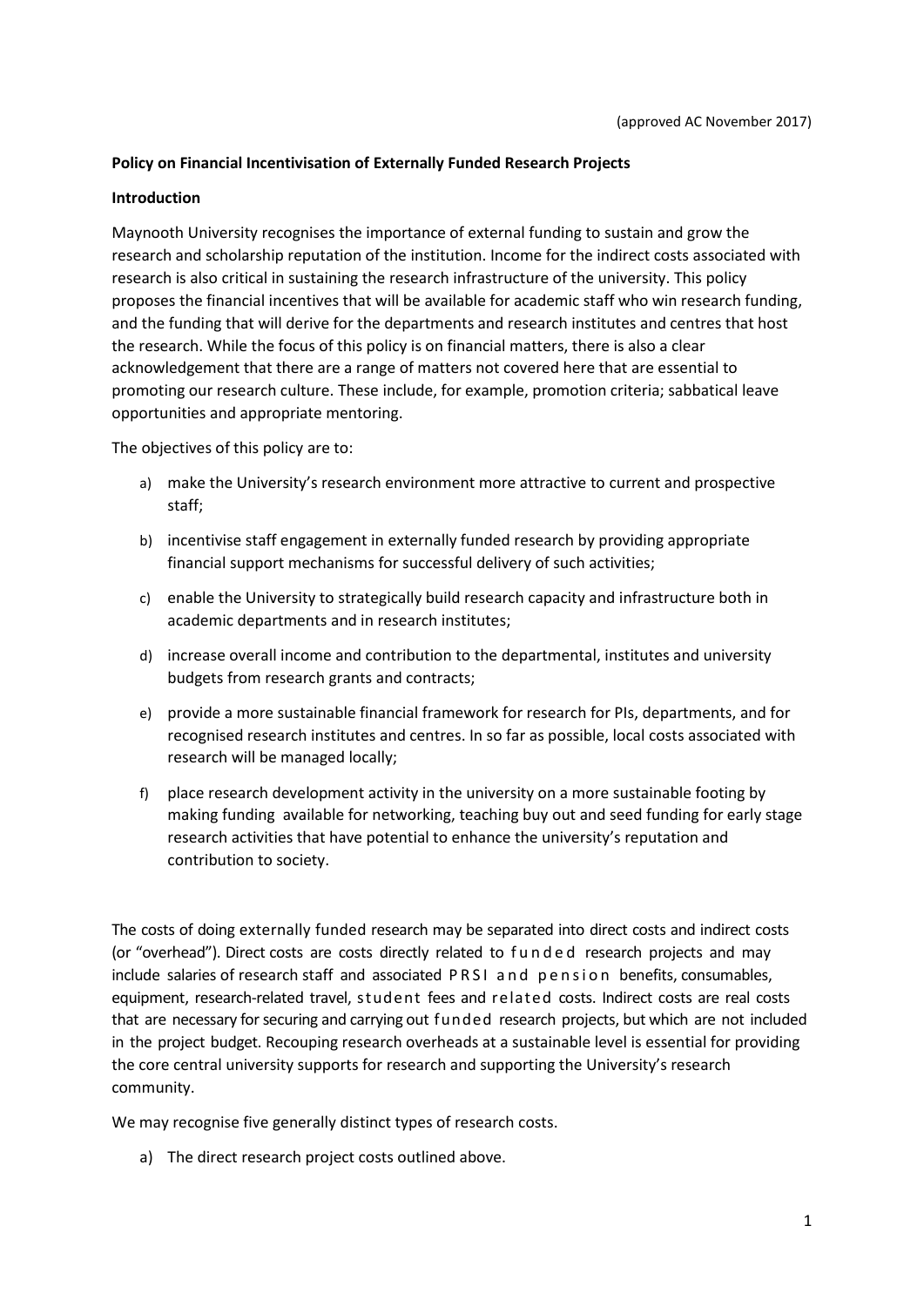- b) The salaries of principal investigators, which the funding agencies generally expect the University to fund.
- c) Indirect costs which are borne by the central administration, for example, heat, light, power, library costs, the costs associated with the research development office and the research accounts office.
- d) Indirect costs which arise in the units hosting the research, for example, administrative staff and technicians, research equipment maintenance costs.
- e) In addition to these first four types, there are very real costs that are necessary for the development of a sound and sustainable research culture and community. These include networking funds, costs for seminar series, training costs for research students, and seed funding for high potential research. These are generally not eligible costs to be covered by research overheads funding, but they must nevertheless be addressed if the university is to thrive.

Use of Research Overheads funding will be audited by funding agencies, and may only be used to cover a strictly limited range of costs, e.g. space running costs, administrative and financial supports for research, redundancy costs at the end of a contract, core technical and IT supports, library costs.

# **100% of research overheads recouped will be allocated to and managed for appropriate purposes by the central administration (Finance office).**

At the same time, the University will establish and maintain a **Research Incentivisation Fund (RIF)**  which will have a value of **75% of research overheads** recouped each year. The rationale for a specific fund and policy on research incentivization is that we should not attempt artificially to separate and account for the various types of costs and investments.

- 1. The Research Incentivisation Fund will be used to support all externally funded research, development or innovation projects and contracts.
- 2. The fund will operate as a single payment in each financial year, and a year in retrospect of actual research grant drawdown.
- **3. Academic Departments and Membership of Research Institutes and Designated Centres**
	- a) In general, PIs (i.e those who lead research projects) will all be affiliated with a "home" academic department, and will be expected to teach in that department, carry out research and participate in its administration.
	- b) PIs may also be affiliated to a research institute.
	- c) There will be a small number of institute directors, and research staff members treated on an exceptional basis, who will be recognised as affiliated only to a research institute.
	- d) A PI who is a member of a research institute may carry out an externally funded research project through that institute, and therefore avail of the supports and environment that may be offered by that institute (e.g office space, administrative supports).
	- e) A PI may also carry out a research project through his/her home department.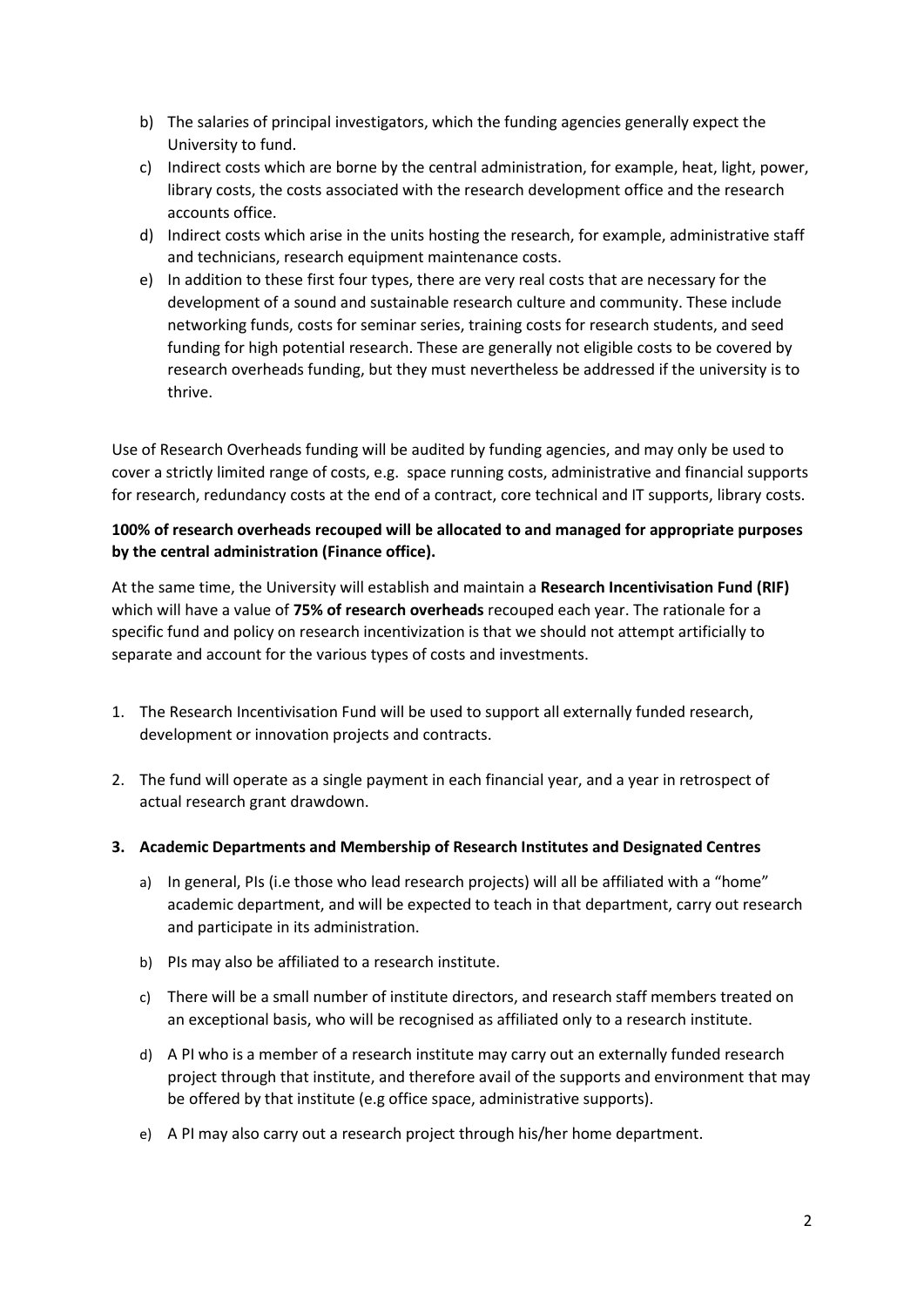f) In order to carry out research effectively there will have to be a range of supports for PIs in in research institutes, in departments and centrally via the office of Vice President for Research, the Research Development Office and the Finance Office.

## **Individual PI incentivisation**

- 4. A Principal Investigator (grant awardee) will receive an incentive fund amount equivalent to 13.5% of the RIF attributable to each grant, paid into an individual general research account. If there are two or more co-PIs the incentive payment will be shared equally between them.
- 5. This funding may be used to support any legitimate teaching or research purpose. It may be contributed to a departmental or research institute budget. If the funding is not used within two years then it may be reclaimed to support the central budget of the university, unless there is an investment plan agreed and approved by the Vice President for Research and Innovation.

## **Departmental Research Culture Funding**

- 6. An amount equal to 40% of the research incentivisation fund attributable to the PI's projects will be allocated to their home department under control of Head of department. There will be a general expectation that funds received will be used by the Head of Department to support appropriately those PIs whose work leads to the income. The funding allocated under this policy may be used for any legitimate teaching or research purpose, including
	- Teaching buy out for staff in departments pursuing funded research projects (with the advantage that a Head will be able to pool funds accrued from a number of funded projects)
	- Travel to conferences or meetings for consortium building
	- Funding research students (stipend and fees)
	- Purchases of equipment for teaching or research
	- Administrative or technical supports
	- Bridging funds for externally funded researchers
	- **•** Equipment maintenance

An annual report will be required from the department on how funding received has been invested, and the outcomes.

- 7. Any research funded buy-out will be over and above normal sabbatical considerations.
- 8. Where a department has an established and stable track record of securing research funding at sufficient levels for ongoing buy out, the department may apply to UE through the Faculty Dean to make a long term or permanent contract appointment using future research incentivisation funding.
- 9. Academics are normally expected to have a minimum of 30% of their time available for research. There is no automatic entitlement to partial or full teaching buy out support from incentivisation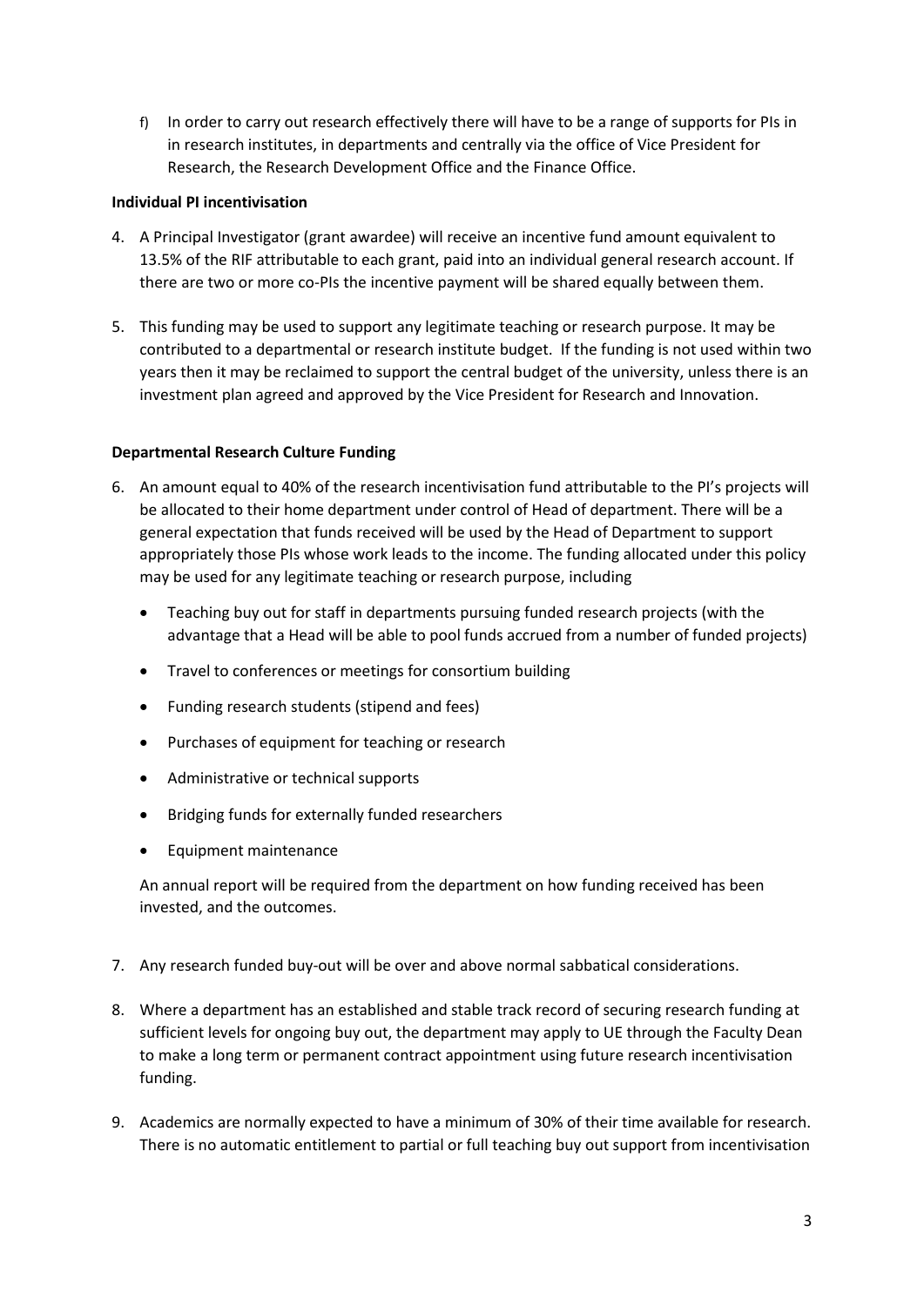funds, and it should be considered only if the overall research commitment is outside the departmental and university norms.

## **Research Institute Infrastructure Funding**

- 10. If a PI is also a member of a research institute or a designated research centre and the research project is carried out through the research institute or centre then an amount equal to 40% of the research incentivisation funding attributable to the project will also be allocated to the research institute or centre under control of the director. There will be a general expectation that funds received will be used by the director to support appropriately those PIs whose work leads to the income. The funding allocated under this policy may be used for any legitimate teaching or research purpose, including
	- Institute administrative or technical supports
	- Travel to conferences or meetings for consortium building
	- Purchases of equipment for research
	- Bridging funds for externally funded researchers
	- Equipment maintenance

An annual report will be required from the institute or centre on how funding received has been invested, and the outcomes.

- 11. The relative proportion of funding to department and institute may be varied and managed by mutual agreement. Through this joint model departments and institutes are encouraged to consider how they might recognise the needs of staff requiring concentrated time to commit to large and complex (often collaborative) research grant applications.
- 12. In collaborative projects incentivisation funding will be distributed to relevant departments and institutes in proportion to the co-PI's inputs, spread evenly over the duration of the project.

## **Central Funding for Research Development and Enhancement**

13. The balance of the research incentivisation fund (a minimum of 6.5%) will be invested in a central research fund managed by the Office of VP Research and Innovation.

## **Direct Costs for Permanent Staff Time and Teaching Replacement**

14. This applies to those PIs whose salary is paid from the university's core budget. Where a PI's salary costs or replacement costs (buy out) are provided as a legitimate direct cost of a funded research project (e.g., H2020 based on hours committed up to a maximum of 1720, contract research, personal fellowship) the PI will normally be expected to contribute these funds to his/her home department and to have a portion of his/her teaching and/or other duties covered. The direct costs will be divided with 75% to the home department to provide